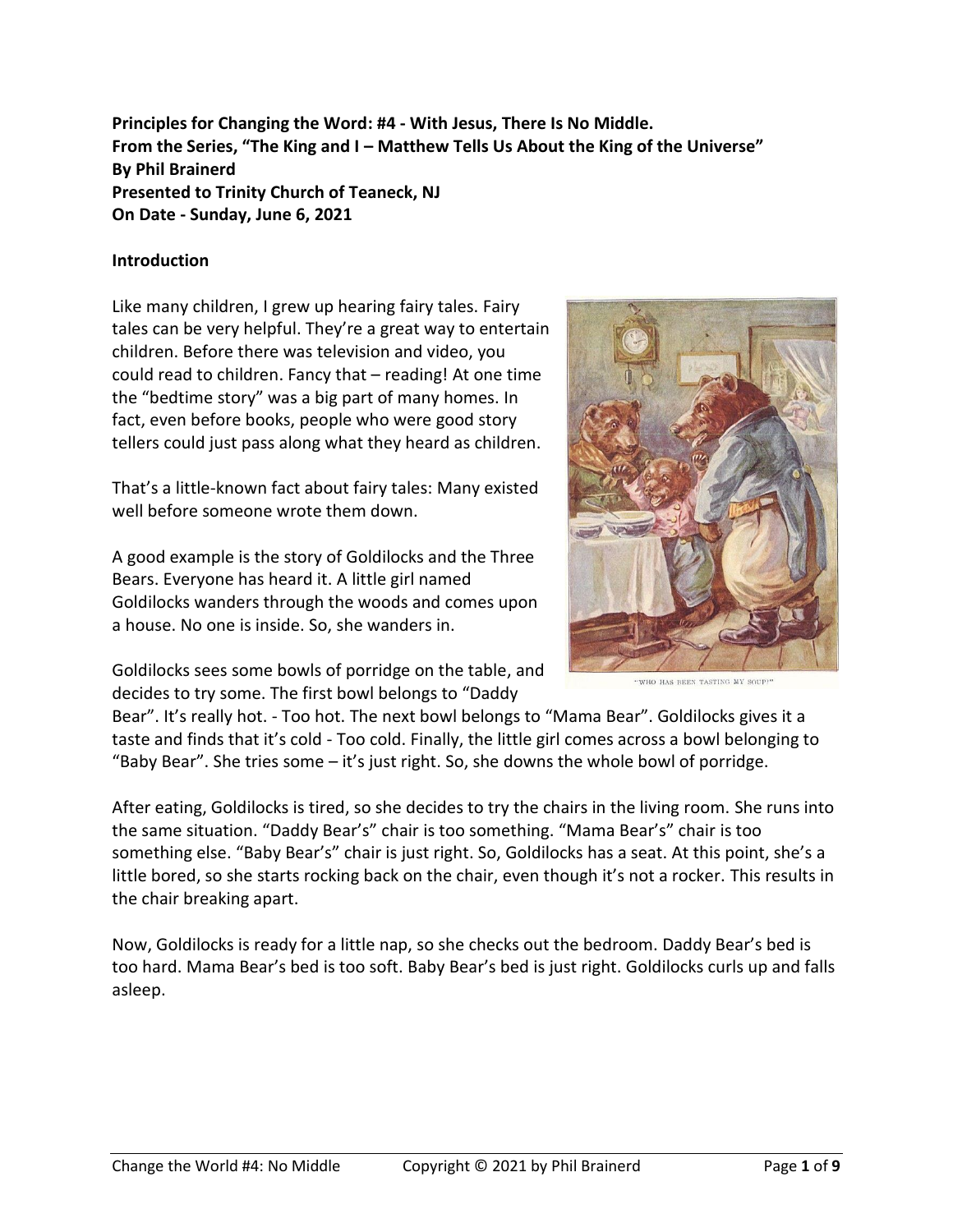Well, the bears come home. They aren't too pleased to find that someone has helped themselves to their dinner and their furniture. Here's where things can be very different, depending on who's telling the story and when. In the olden days, some fairy tales could be a little rough. In those stories, little Goldilocks gets eaten. Forget porridge! As I said, these stories could get rough. Some stories have Goldi's parents showing up to rescue her. In the most recent years, you see this: Goldilocks runs screaming from the house, never to return again.

Now, here's something striking: Depending on who's telling the story and when, the moral can be different. Let's ask - Why are we telling this story to our children? If you think about it, you might say we're trying to teach children to respect other people's property. You don't walk into a house uninvited. You don't eat someone's food without asking. You don't plop down just anywhere without permission. When you get a seat, don't rock back on it. And you certainly don't sleep in people's beds without asking permission. There's plenty of good things to learn here.

Recently though, there's been a change to the moral of this story. It comes from the way the story is told. Children love the part about, "Too hot, too cold, just right." "Too hard, too soft, just right." So, from this you get the idea that the moral of the story is this:

## *The world is full of extreme things and extreme people. - Too much this or too much that. If you look long enough, you'll find something in the middle. And often times, that's what's best.*

This is where we learn about "Principles for Changing the World", number four:

# *With Jesus, there is no middle.*

## Let's read:

13 "Enter through the narrow gate. For wide is the gate and broad is the road that leads to destruction, and many enter through it. 14 But small is the gate and narrow the road that leads to life, and only a few find it. (Matthew 7:13-14)

The story of the Three Bears appears nowhere in the Bible. The warning of two gates does. So, let's take it apart.

#### **I. THE Gate**

First, Jesus tells us that we are to enter by THE gate. Throughout the book of Matthew, Jesus talks about the Kingdom of Heaven. According to Jesus, there is only one way to get there.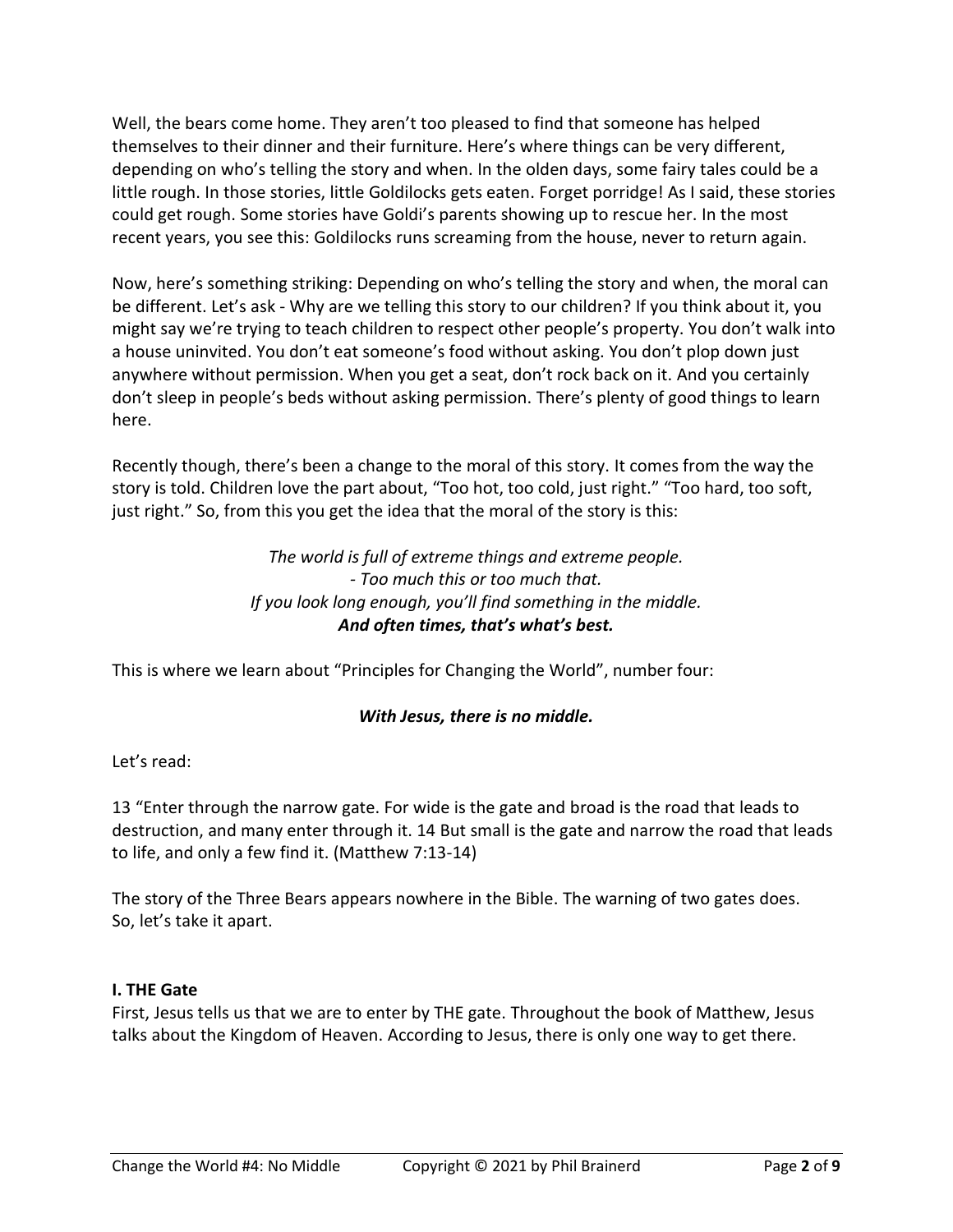We've said in other places in this series that Jesus isn't saying anything new. He is merely restating things that have appeared in the Scripture many times before.

In the beginning God created the heavens and the earth. (Genesis 1:1)

The first sentence in the Bible states that there is one God who created the heavens and the earth - Only one. It was not a team effort of many gods. The universe was not sitting around for a long time when multiple gods magically came out of it. One God existed before anything in the universe. The reason the universe exists is that this God created it out of nothing. This is the God who appeared to Abraham. This is the God who appeared to Moses. This is the God who gave Moses ten commandments on the mountain.

I am the Lord your God, who brought you out of Egypt, out of the land of slavery. You shall have no other gods before me. (Exodus 20:2-3)

Many would add, "no other (so called) gods." There is only one God.

Jesus later taught us that he is God:

In the beginning was the Word, and the Word was with God, and the Word was God. (John 1:1)

The Word became flesh and made his dwelling among us. (vs 14)

Jesus tells us that we are to enter by one gate, THE gate. What is it? It is Jesus.

Thomas said to him, "Lord, we don't know where you are going, so how can we know the way?" Jesus answered, "I am the way and the truth and the life. No one comes to the Father except through me. (John 14:5-6)

The apostles of Jesus clearly believed and taught this. Later, we hear from Peter:

Salvation is found in no one else, for there is no other name under heaven given to mankind by which we must be saved." (Acts 4:12)

This is very different from what the world around us says. The world says that there are many gates, many ways. You've all heard the phrase, "All roads lead to God". So, it doesn't matter what religion you choose. You can be Christian or Jewish, Muslim or Hindu - or a whole host of other choices. It doesn't matter what lifestyle you choose. Strict or easy-going. In the end, whichever path you choose, you'll find God.

We don't need to spend time on the philosophical questions this idea raises. For example, do mass-murderers go to heaven? Is Adolf Hitler, who caused the deaths of 7 million people in the Nazi death camps in heaven? If Joseph Stalin, who caused the deaths of 20 million people, in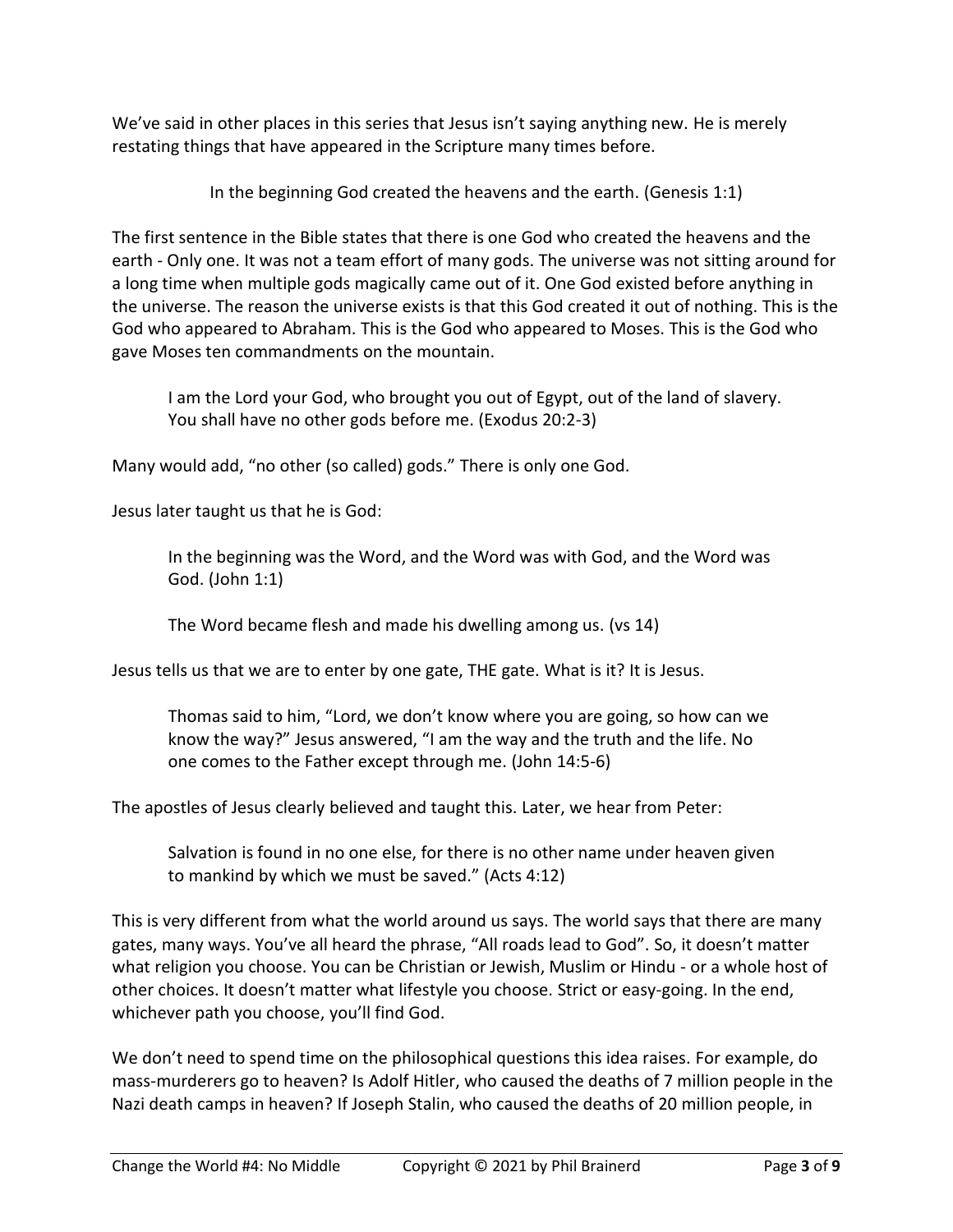heaven? Is Mao Tse-Tung, who some say is responsible for the deaths of 45 million people in heaven? How many people do you have to kill to be removed from the list of "all roads lead to heaven"?

No, we don't need to spend time on that right now. For now, we'll just trust Jesus. To those who say that all roads lead to heaven, Jesus simply says, "no." To enter the Kingdom of Heaven, you must enter by THE gate. The gate is Jesus.

Before Jesus starts to describe the gate, he says something very important.

## **II. ENTER the Gate.**

You must ENTER through the gate. That means, you must make a decision. Again, this is nothing new.

14 "Now fear the Lord and serve him with all faithfulness. Throw away the gods your ancestors worshiped beyond the Euphrates River and in Egypt, and serve the Lord. 15 But if serving the Lord seems undesirable to you, then choose for yourselves this day whom you will serve, whether the gods your ancestors served beyond the Euphrates, or the gods of the Amorites, in whose land you are living. But as for me and my household, we will serve the Lord." (Joshua 24:14- 15)

Joshua told his friends 1300 years before the time of Christ that they needed to make a choice. Either serve the false gods of their ancestors or serve the one true God. Sadly, this had to be repeated on numerous occasions. One of the greatest prophets of ancient Israel was Elijah. He lived 400 years after Joshua. During his time, the people were tempted to follow a god named Baal. Here's what Elijah said:

Elijah went before the people and said, "How long will you waver between two opinions? If the Lord is God, follow him; but if Baal is God, follow him." (I Kings 18:21)

Jesus tells his followers the same thing. We all have to make a choice. You can't stand around wavering. You must enter the gate.

## **III. Two Gates**

Jesus tells us that there are two gates - A narrow gate, and a wide gate. What is implied by these two gates?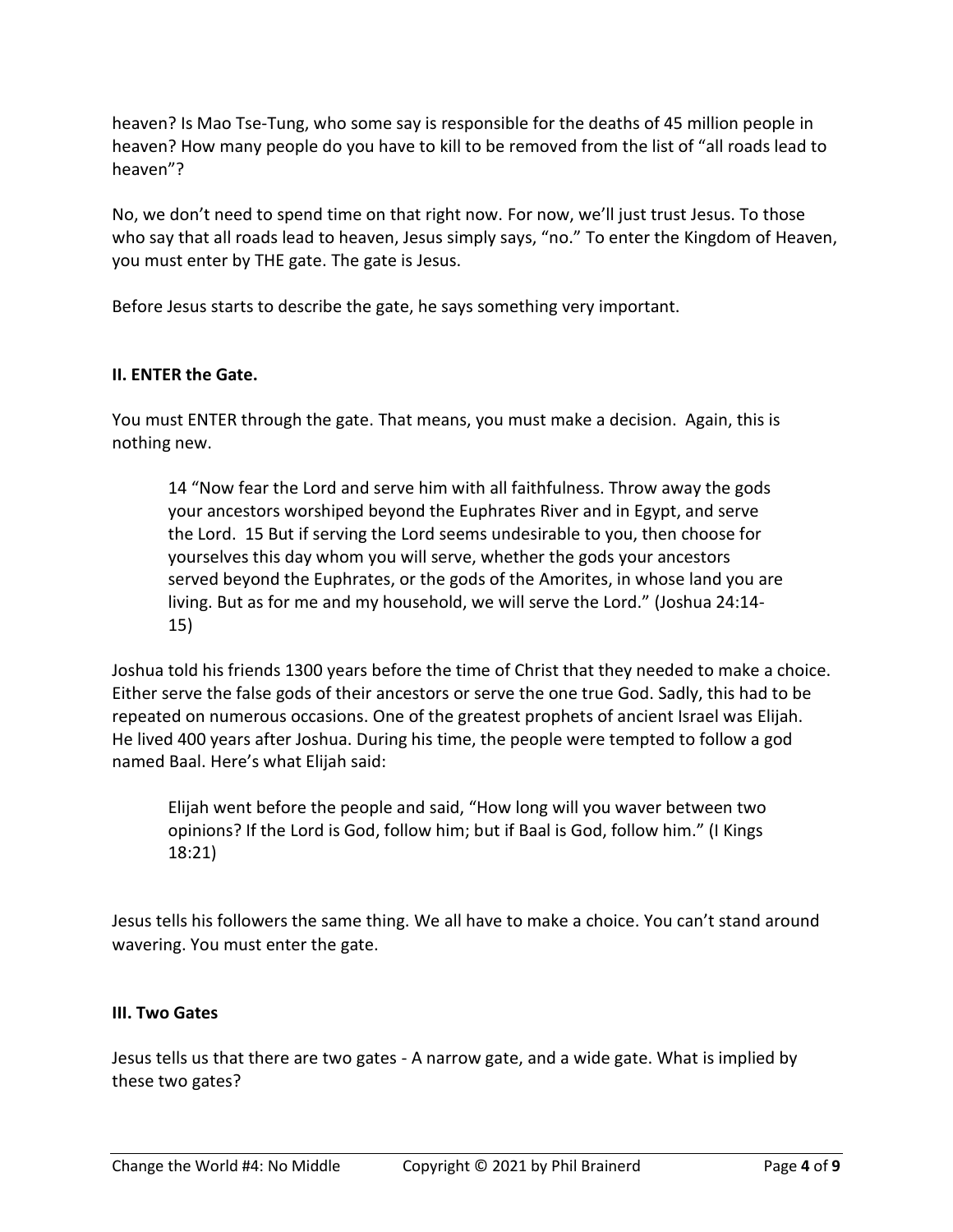#### **A. You enter one at a time.**

A narrow gate implies that you must enter alone. Some commentators use the image of a turnstile. You've seen them at airports and bus stations. In olden days, they were made out of wood, and they were used for livestock.

The point of a turnstile is: One at a time - And not too fast. A narrow gate implies that you enter alone.

#### **B. it's not easy to find.**

A narrow gate is hard to find. Jesus says, "few are those who find it". This is hard. What is "few"? Is it ten percent? Is it five percent? Is it one percent? Jesus just says, "few are those who find it. That means, not only that you must enter alone, but you may have to leave behind friends and other people you care about.

#### **C. You can't take anything with you.**

The narrow gate also implies a lack of baggage. No one with a lot of baggage fits through a turnstile. You can't carry very much. In fact, when you go through this gate, you may not be able to carry anything. When Joshua told his friends to make a choice, he didn't just say that the choice only involved an attitude. It clearly involved an action. He said, "Throw away the gods your ancestors worshiped…"

The great hymn, "Rock of Ages" has these words: "Nothing in my hand I bring, Simply to thy cross I cling…"

## **IV. Two roads.**

After telling us that there are two gates, Jesus tells us that there are two roads. One road is broad. One road is narrow. If you take the narrow road, life does not instantly become a life of ease.

#### **A. Narrow Roads Require constant attention.**

A narrow road requires that you pay constant attention. If you turn to the left or to the right, you will find yourself in danger. You may fall. You may wind up in a dangerous place.

Fortunately, there is help: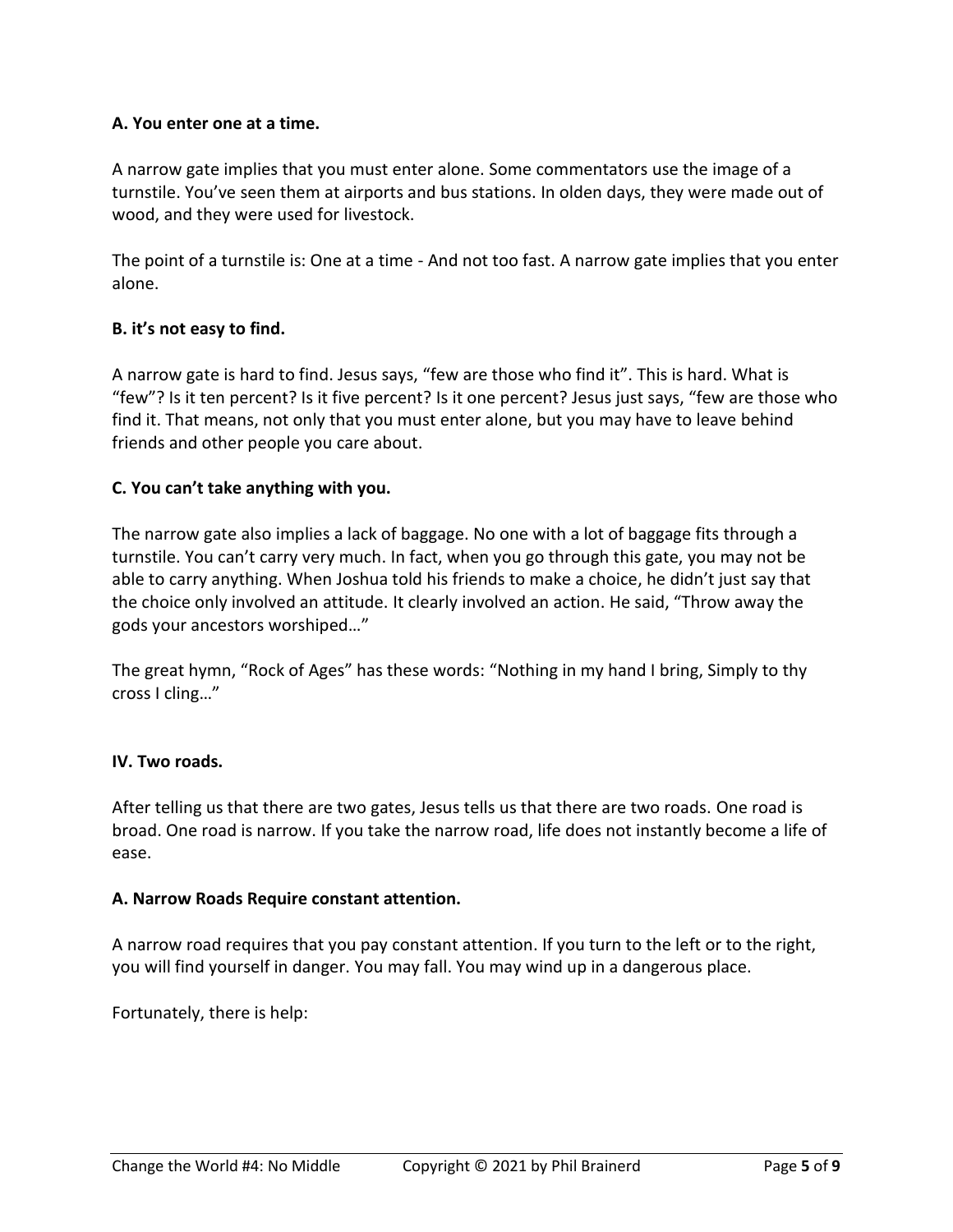5 Trust in the Lord with all your heart and lean not on your own understanding; 6 in all your ways submit to him, and he will make your paths straight. Proverbs 3:5-6

If you trust in the Lord with all our heart, he will help you. But, you must constantly trust.

How do we move away from our own understanding and learn to trust God? Learn from God's Word.

> Your word is a lamp for my feet, a light on my path. (Psalm 119:105)

So, we need to be in God's Word. We need to be constantly learning.

That brings us to the next part of a narrow road.

#### **B. Narrow Roads require constant movement.**

Narrow roads require that you keep moving. There's not a lot of people on the road, but there are others besides you. If you stop moving, you're in the way. Here's how the Apostle Paul puts it:

Brothers and sisters, I could not address you as people who live by the Spirit but as people who are still worldly—mere infants in Christ. 2 I gave you milk, not solid food, for you were not yet ready for it. Indeed, you are still not ready. ( I Corinthians 3:1-2)

Here's the apostle Paul talking with his friends in the city of Corinth. The church was started several years before. So, at that time it was full of what Paul called "infants in Christ." Because they were infants, Paul gave them the equivalent of milk. But now, some years have gone by. And these people haven't grown. They haven't learned how to walk by the spirit. So, Paul has to scold them.

Later, Paul has to say this again to other groups:

11 We have much to say about this, but it is hard to make it clear to you because you no longer try to understand. 12 In fact, though by this time you ought to be teachers, you need someone to teach you the elementary truths of God's word all over again. You need milk, not solid food! 13 Anyone who lives on milk, being still an infant, is not acquainted with the teaching about righteousness. 14 But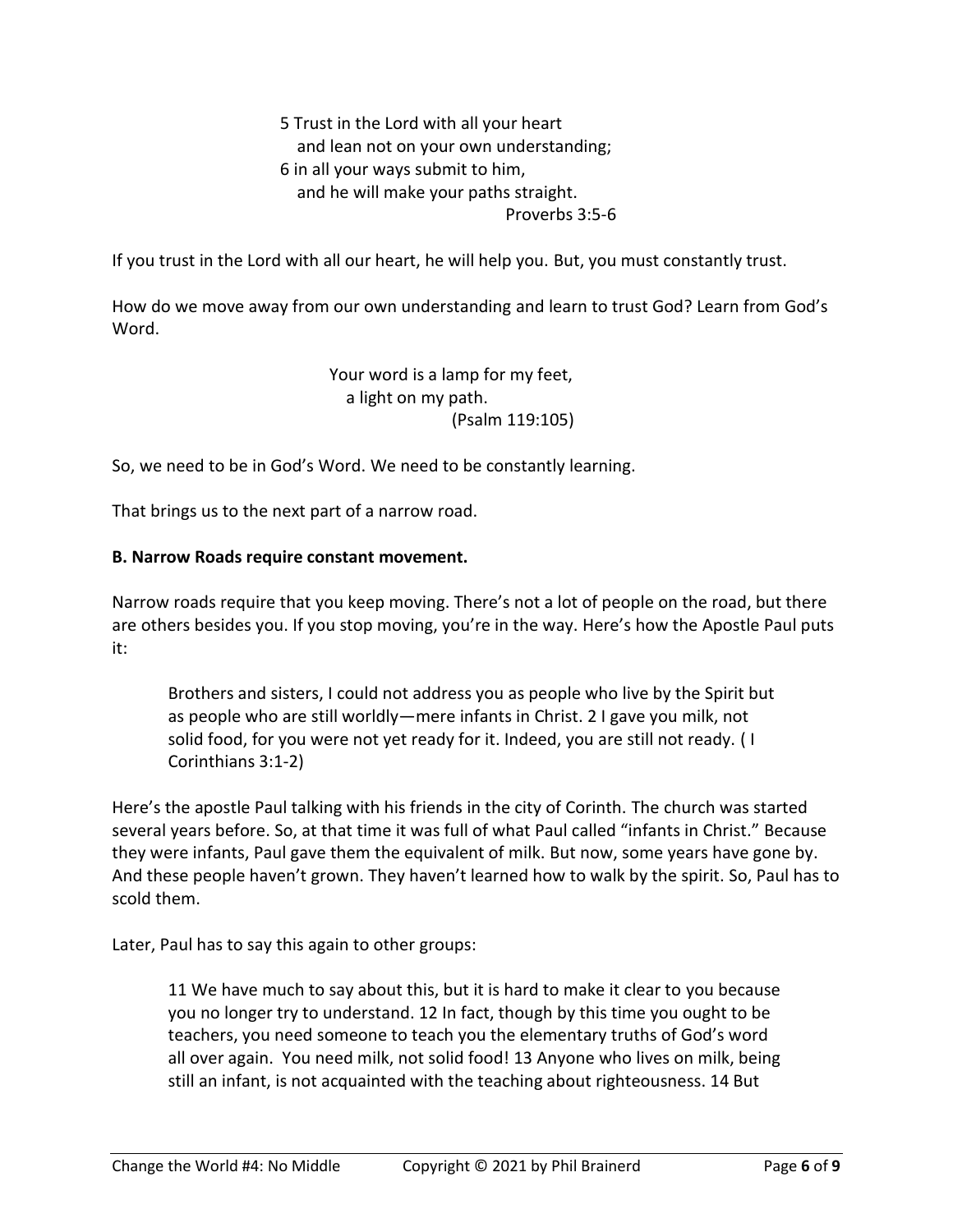solid food is for the mature, who by constant use have trained themselves to distinguish good from evil. (Hebrews 5:11-14)

To all our friends who have been in churches for a long time: Where are you in your spiritual journey? Are you mature, able to walk by the Spirit? Able to teach? That doesn't necessarily mean stand in front of a room and give a lesson. It involves being an example. Paul says, "…able to distinguish good from evil." Or, are you infants, only able to hear the same simple things over and over again.

All of us have dealt with babies. They take a lot of time. When you have babies around, you're not going anywhere quickly. That's OK, because we love babies. But, we all hope they grow up sooner or later. If you want to walk on the narrow road, you must be constantly striving, constantly learning, constantly growing.

If not, you're in the way.

What's the alternative? The wide road. On the wide road, people go everywhere, every direction. You can stop whenever you want for as long as you want. Or, you might find yourself pulled along with everyone else. At speeds faster than you would like. You know what that's called? When you're dragged along by a fast-moving crowd? That's called a stampede.

One of my favorite cartoons show some cattle in a stampede. One turns to the other and says, "As if anyone knows where we're going!" Imagine the picture. You've got hundreds of animals running at full speed. One turns to a friend and says "Hey, where are we going?

That's how stampedes work. No one knows where they're going.

But Jesus says he knows where people are going when they're on the broad road. He knows, and he tells us.

## **V. Two Destinations**

Depending on which gate you take and which road, there are two destinations. Jesus says that one road leads to life, and one leads to destruction.

It's interesting – The word "Life" is often used for the destination of those who follow Jesus Christ.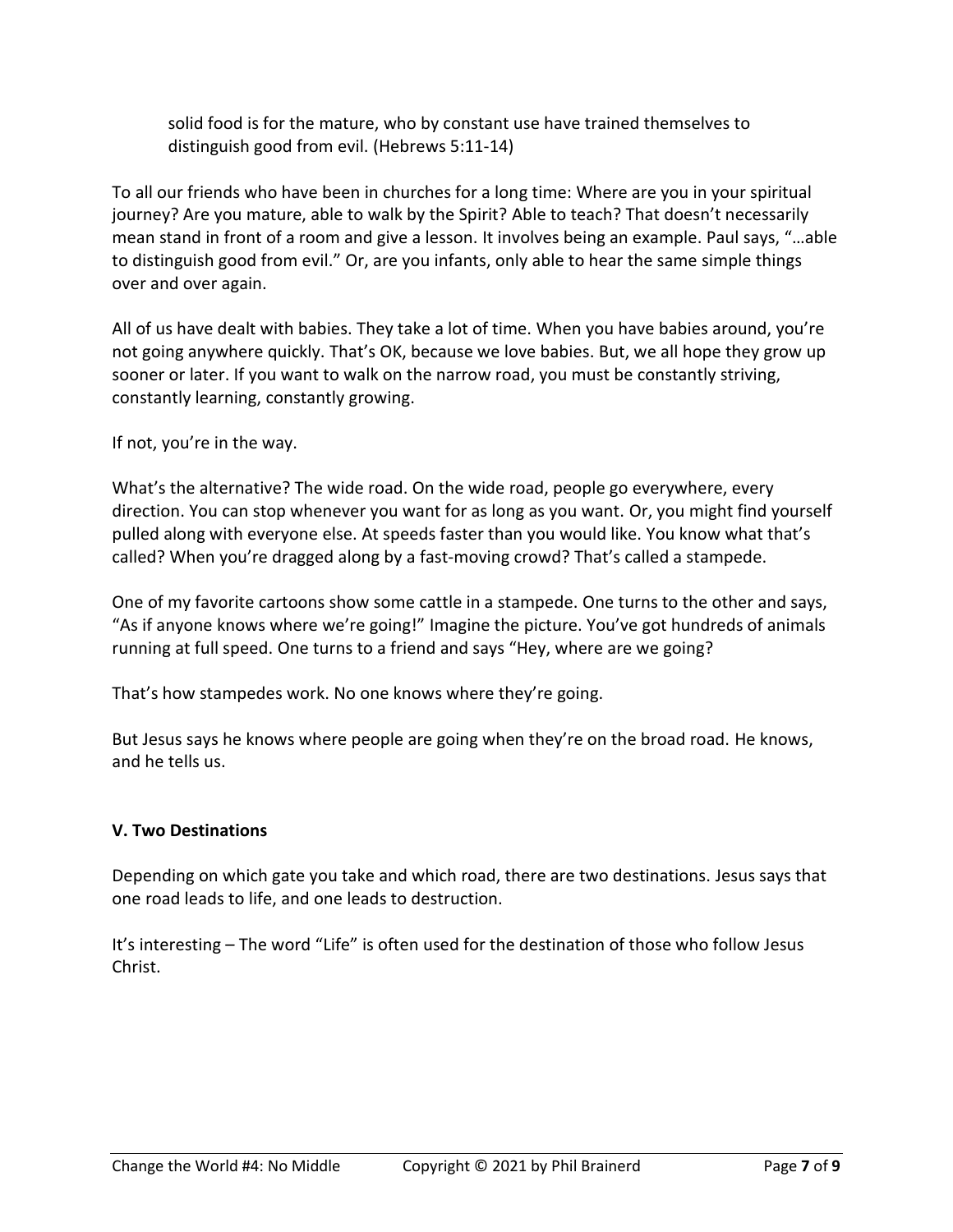11 And this is the testimony: God has given us eternal life, and this life is in his Son. 12 Whoever has the Son has life; whoever does not have the Son of God does not have life. (I John 5:11-12)

"Life" is easy to understand. It's not just length of time – it's the quality of eternal life. This life is lived in the wonder and beauty of heaven.

Now, there are different words for what happens to those who don't choose to follow Jesus. The word "Death" is sometimes used. Here though, we see the word "Destruction". Destruction, in a sense, is worse than death. Destruction refers utter and total ruin. It's one of the words used for the place of Judgement and the forces at work there.

They had as king over them the angel of the Abyss, whose name in Hebrew is Abaddon and in Greek is Apollyon (that is, Destroyer). (Revelation 9:11)

That name, "Destroyer", is based on the same word that Jesus uses for the destination at the end of the broad road.

Today we won't go into a long study about that place. We'll just say two things.

- 1) It's a terrible place that lasts for eternity.
- 2) You don't want to go there.

## **VI. Our Response**

How do we respond to all this? First, we repeat principle number one from the "Principles for Changing the World" list: Start with yourself. YOU – Enter – through – THE- narrow – gate.

Have you ever entered the gate? Contact us - we'd be happy to share how you can know you're on the right road to the kingdom of heaven with Jesus Christ - The road to life! There will be some helpful links at the end of this article.

Next, be prepared to leave things behind. The gate is narrow - No baggage. Throw away the gods of this earth. Throw away the things that hold you back when it comes to life in the kingdom of God. Sadly, you will often have to leave behind people. Not many find the narrow gate. Do the best you can to convince others to follow once you're in. But even after the best efforts, some will choose the other gate.

Third, once you're in, don't stop growing. Study God's Word. Find other believers to help you. Move on from the milk of simple repeated truths and learn to chew on the meat of God's Word. Let God help you to grow into someone who can be an example for others.